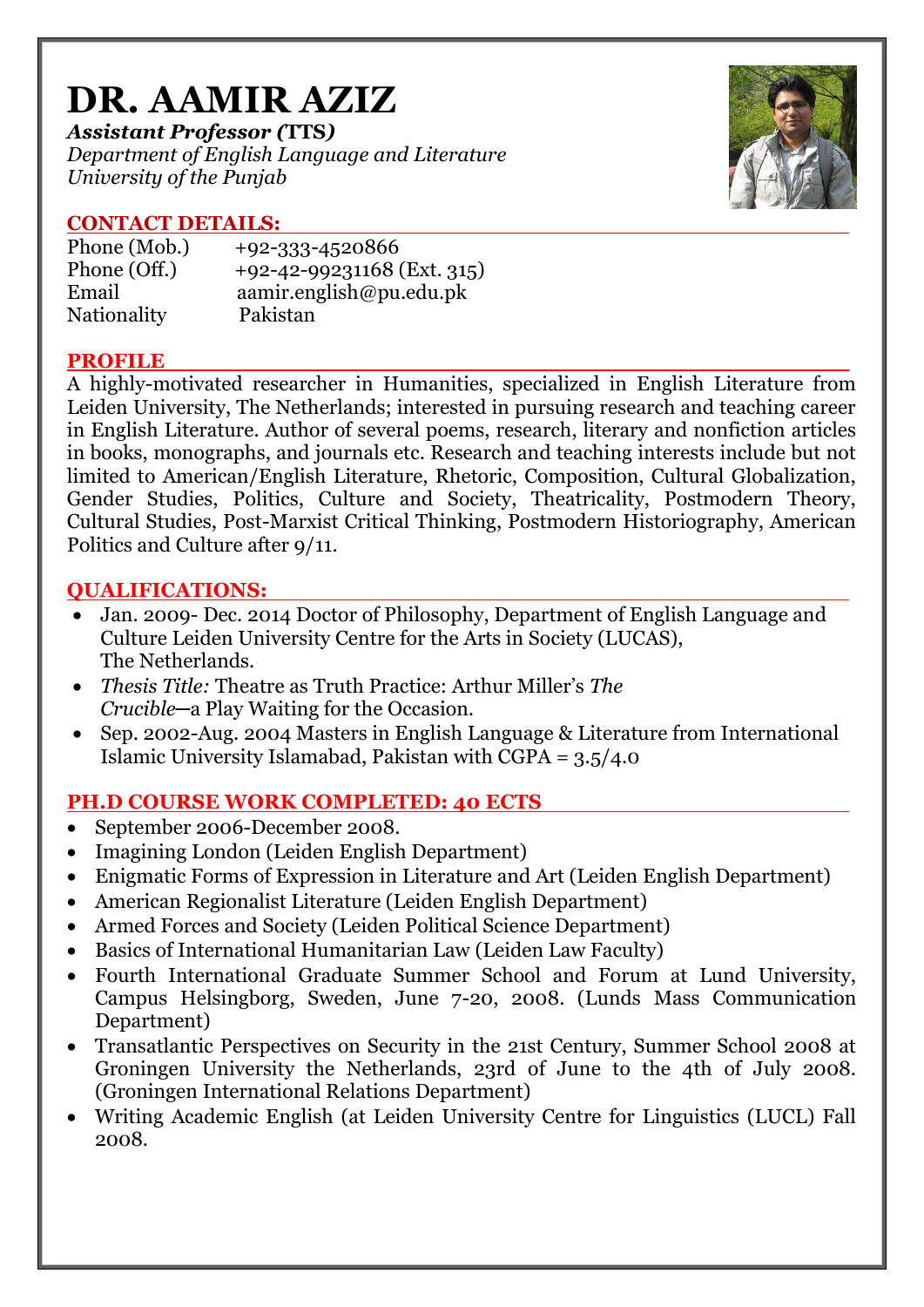# **WORK EXPERIENCE:**

# **Current:**

- December the 10<sup>th</sup>, 2018- Continued Assistant Professor (Tenure Track System) at the Department of English Language and Literature, University of the Punjab Lahore.
- Feb. 16, 2015 June the 30<sup>th</sup>, 2018 Assistant Professor (On Contract) English (Literature) at the Department of
- English Language and Literature at University of the Punjab Lahore.

# **CURRENT COURSES TAUGHT:**

- Critical Theory I & II Courses in the PhD Programme at the department of English Language and Literature University of the Punjab Lahore Pakistan.
- American Literature Course in the MPhil Programme at the department of English Language and Literature University of the Punjab Lahore Pakistan.
- American Drama Course in the MA Programme at the department of English Language and Literature University of the Punjab Lahore Pakistan.
- Modern Drama Course in the MA Programme at the department of English Language and Literature University of the Punjab Lahore Pakistan.
- American Drama Course in the MA Programme at the department of English Language and Literature University of the Punjab Lahore Pakistan.
- American Literature course in the BS Programme at the department of English Language and Literature University of the Punjab Lahore Pakistan.
- Continental Literature Course in the BS Programme at the department of English Language and Literature University of the Punjab Lahore Pakistan.
- Research Methodology Course in the MA Programme at the department of English Language and Literature University of the Punjab Lahore Pakistan.

# **RESEARCH SUPERVISION:**

# **PhD**

- "Diasporic Relocation of Home in the Fiction of Gao Xingjian" by Farida Chishti. 2015-2019.
- (In Progress) "Configuration of Disability and Difference in Contemporary Pakistani Novel in English" by Mahrukh Bokhari 2016-21.
- (In Progress) "Study of Place as a Matrix of Identity Construction in the American Narratives of Exile and Immigration" by Memoona Idrees 2016-21.

# **MPhil**

- "The Collapse of Twentieth-Century Nuclear Family System in America" by Faizan Haider 2016-18.
- "Assessing post 9/11 Pakistani-American Drama: A Study of Dialectical Tensions and Dialogical Possibility" by Iqra Hassan 2016-18.
- "(Re)Location of Power in J. M. Coetzee's *Disgrace* (1999) and *Foe* (1986)" by Ms. Hooria Liaqat 2015-16.
- "Paradigms of Female Power and Resistance in Jamaica Kincaid's Selected Novels" by Ms. Uzma Khan (2016-17).
- (In Progress) "Exploring the Marxist underpinnings of reciprocal relationship between Subject and Power in Vijay Tendulkar's Selected Plays" by Mr. Humayun Adil Hameed (2016-17).

**MA**

29 MA Theses Completed between 2015-18.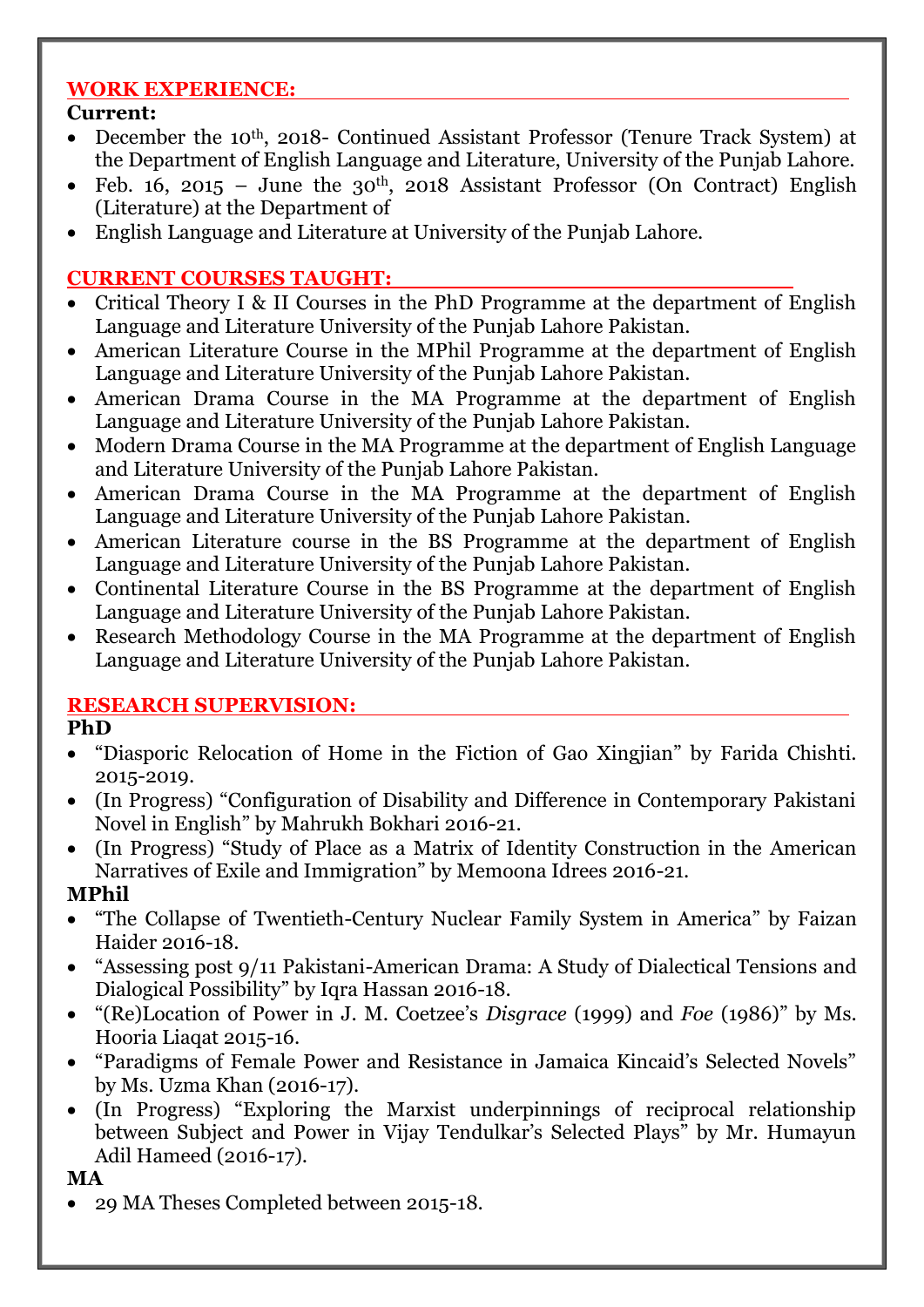#### **PUBLICATIONS:**

#### *Books*

(2014) A Collection of English Poems, *Poetic Palpitations from Pakistan: A Lyrical Document of Protest against a Society* published by united-p.c Austria & UK on September 9, 2014. Co-author Rizwan Saeed Ahmed AJK Pakistan. Available at Amazon.com and other book selling websites: [http://www.amazon.com/Poetic-Palpitations-Pakistan-Aamir-Rizwan/dp/3710306426].

#### **BOOK CHAPTERS:**

- (Acceptance Received) Aamir Aziz and Rabia Zaheer (2018). "Narratives of Ecology: The Green World in Pakistani Poetry" in *Green World in Contemporary Poetry and Philosophy: Mapping Nature in the Twentieth and Twenty-First Centuries* (eds.) Leonor M. Martínez Serrano and Cristina M. Gámez-Fernández Brill Publishers (2018).
- (Acceptance Received) Aamir Aziz and Farwa Javed (2019). "Sci-Fi/Fantasy Movies for Identity Politics in the Fourth Wave Feminism." in *Fourth Wave Feminism in Science Fiction & Fantasy* (Ed.) Valerie Frankel. McFarland Publishers, USA)
- (Acceptance Received) Aamir Aziz and Faiqa Anum (2019). "The Role of Black Family in Socializing a Child in Baldwin's *If Beale Street Could Talk* and Morrison's *God Help the Child.*" in *Conflicts in Comradeship: Critical Responses about the Black Family in Toni Morrison's God Help the Child* by Lexington Books, USA (2019).

#### **SCHOLARLY ARTICLES IN THOMSON REUTER JOURNALS**

Aamir Aziz and Frans Willem Korsten (2018). "Theatricality, the Spectacle's Veil and Allegory-in-Reverse in Arthur Miller's *The Crucible*" *English Studies* Vol. 99.2 [Print ISSN:0013-838X Online ISSN: 1744-4217]

Aamir Aziz (2016). "Using the Past to Intervene in the Present: Spectacular Framing in Arthur Miller's *The Crucible*." *New Theatre Quarterly*, 32.2, pp 169-180. doi:10.1017/S0266464X16000063.

#### **SCHOLARLY ARTICLES IN INTERNATIONAL JOURNALS:**

Aamir Aziz and Sulaim Sarfraz (2018). "Gender Politics and Dualistic Othering: Possession, Christianity and the Repudiation of the Maternal/Feminine in *Desire Under the Elms*" in *The Journal of South Texas English Studies* Summer 2018 issue, themed "Confronting and Combatting Othering in English Studies.

#### **BOOK REVIEWS:**

Aziz, A. & Khan, U (2017). "Land of Immigrants." *American Book Review*, vol. 38 no. 2, 2017, pp. 19-20. *Project MUSE*, [doi:10.1353/abr.2017.0014](http://doi.org/10.1353/abr.2017.0014) ISSN: 0149-9408 a journal of Houston University Victoria, USA. (Journal included in Thomson Reuter Master list of Journals)

#### **INTERNATIONAL CONFERENCES**

**(2019)** Oral Presentation: "Intervening Politics through Theatrical Art and its Aesthetics: A Case of Miller's *The Crucible* in the 1950s and our own times" in a conference on the theme of the Uses of Aesthetics at Karlstad University Sweden. 12-14 September, 2019.